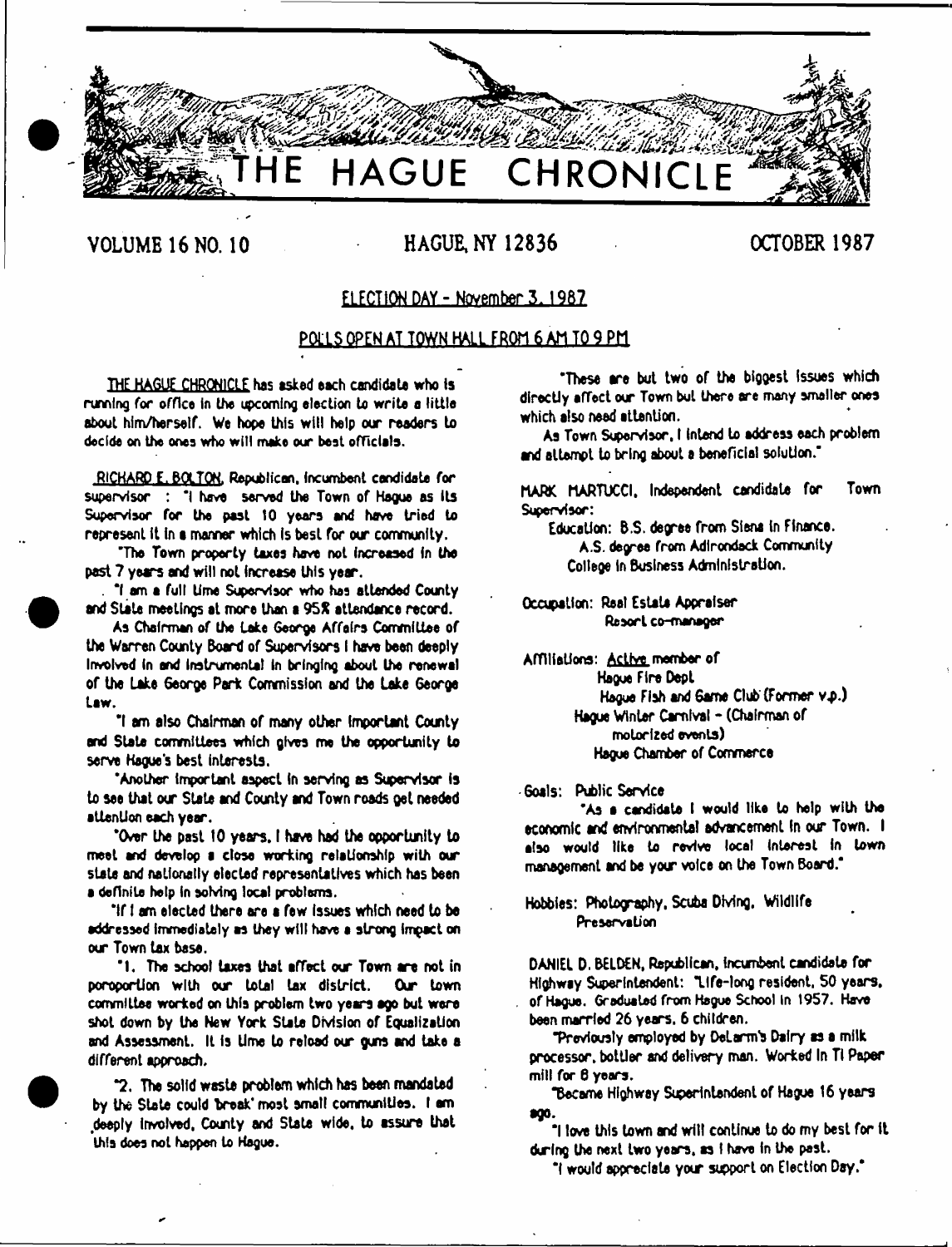**BERNARD A. CLIFTON. Democrat, candidate for Town Councilman: 'I was bom August 4, 1915 and have been a lifelong resident of Hague. I grew up in the summer hotel business el Island Harbor House which was established in 1883 by my grandfather, A. C. Clifton. Since the hotel was sold in 196? I was employed by the Press-Republican as advertising and circulation director for the Southern Essex County 8ureau locaLed in Ticonderoga and retired in June 1987 after 19 years. Earlier, white still in the summer resort business, I was employed for several winters in the quality control department of the International Paper Company in Ticonderoga. I also was the substitute rural mail carrier at the Hague Post office for two years in the early 1960's.**

**'I served in the U.S. Navy in World War II. and** received an honorable discharge in April, 1946. I am a **charter member of Hague Post 1538. American Legion,** and was its first commander when the post was formed in **1947. I was a member of the Board of Education of the Hague Central School for 20 years, and for two years represented Hague on the 8 .0 .C I.S . Board, t am a member in good standing of the Ticonderoga Kiwanis Club and of Ticonderoga Lodge 8P0E. I was named Selective** Service Registrar for the Town of Hague following WWII, **serving until registrations ended, at which time t received a presidential commendation for my years of service.**

**'Among my other activities. I was an officer and public relations chairman of the take George Regatta Assoc, from the mid 50s to the mid 60s. during which period the Northern take George Stock Outboard Marathon, which we sponsored and conducted, received nationwide publicity and became the largest such event in the east.**

**Tty w ife, Frances, and I have a daughter and** a **son and five grandchildren.**

**'I have always resided on the shores of Lake 6eorge and have a strong personal interest in preserving the purity and the natural beauty of the lake as well as a real concern for the interests of the people of the area, both permanent and seasonal residents.\***

**MARTIN FITZGERALD, Republican, incumbent candidate for Town Councilman: 'IVe been** a **life-long resident of** Hague, except for two years I served in the Army. I own **and run North Brook MoLel, along with my construction business. I have been active In the Volunteer Fire Dept, for 30 years. IVe also been a committee member of the Republican Party for six years.**

**\* In May 1 9 8 5 1 was appointed Councilman by the Hague Town Board. IVe been serving on four committees for the town - Recreation & Promotion. Planning and Zoning, Town Park and Highway.**

**\* My goals for the next four years are to do my best for the people and the Town of Hague.**

**\* I w ill appreciate your suport,\***

**MARYALICE HAIL, Republican, Incumbent candidate for the Town C lerk:' To the good people of Hague. HI amend that to fill, the good people of Hague, Republicans and Democrats. It is that time of year again to address you " with a request for your support at election time, t believe I have served you fairly well these past years ■ and with the Lord's help will serve you to the best of my ability for another two years. I like being a part of yw rs and my town government. Once In a while woman-wise, I do put in my two cents in comments, even though It Is not counted. So with your help, please let me continue to serve our community. Thank you.**

**MARGARET LAUtOREI HASKELL. Democrat, candidate for Town Clerk: 'B elter known around Hague as Meg, I am the daughter of Raymond and the late Marge taundree. I have lived in Hague most of my life and feel this is a great community for raising a family. My husband, who fs employed by Hague Drywall, and I recently bought** a **home on New Hague Road and live there with our 2-year old son. Tommy.**

**'I graduated from Ticonderoga High School and attended Plattsburgh State University and Adirondack Community College. Until the birth of my son. I was employed by Sears Portrait Studio as manager and photographer for five years. In my spare time, I enjoy photography, bowling and reading, as well as spending** time with my son. I am also a member of the Hague **Volunteer Fire Department.**

**If elected Town Clerk. I would like to set office hours at the Town Hall as well as being available at my home. Since I am not employed outside the home, t feet I would be able to devote myself full time to the duties of Town Clerk and be available to the community when I** am **needed.\***

**CLIFTON FRASIER, Republican, incumbent candidate for assessor, 4 years. \*1 have been an assessor for 10 years and chairman of the board for the last 6 years. I feel the job of assessor Is an Important responsibility In the community and my experience enables me to do the job.\***

**DAVID MARTUCCI, incumbent assessor - 4 years (Republican)**

**Education: B.S. Degree - Finance - Siena A.S. Degree - Business Admin. - A.C.C.**

**Occupation: Real Estate Appraiser Resort co-manager**

**Affiliations: Active member Hague Fire Dept, Hague Zoning Board of Appeals, Hague Winter Carnival Convnittee, Hague Fish and Same Club, Hague Chamber of Commerce. N.Y. State Assessors Assoc.**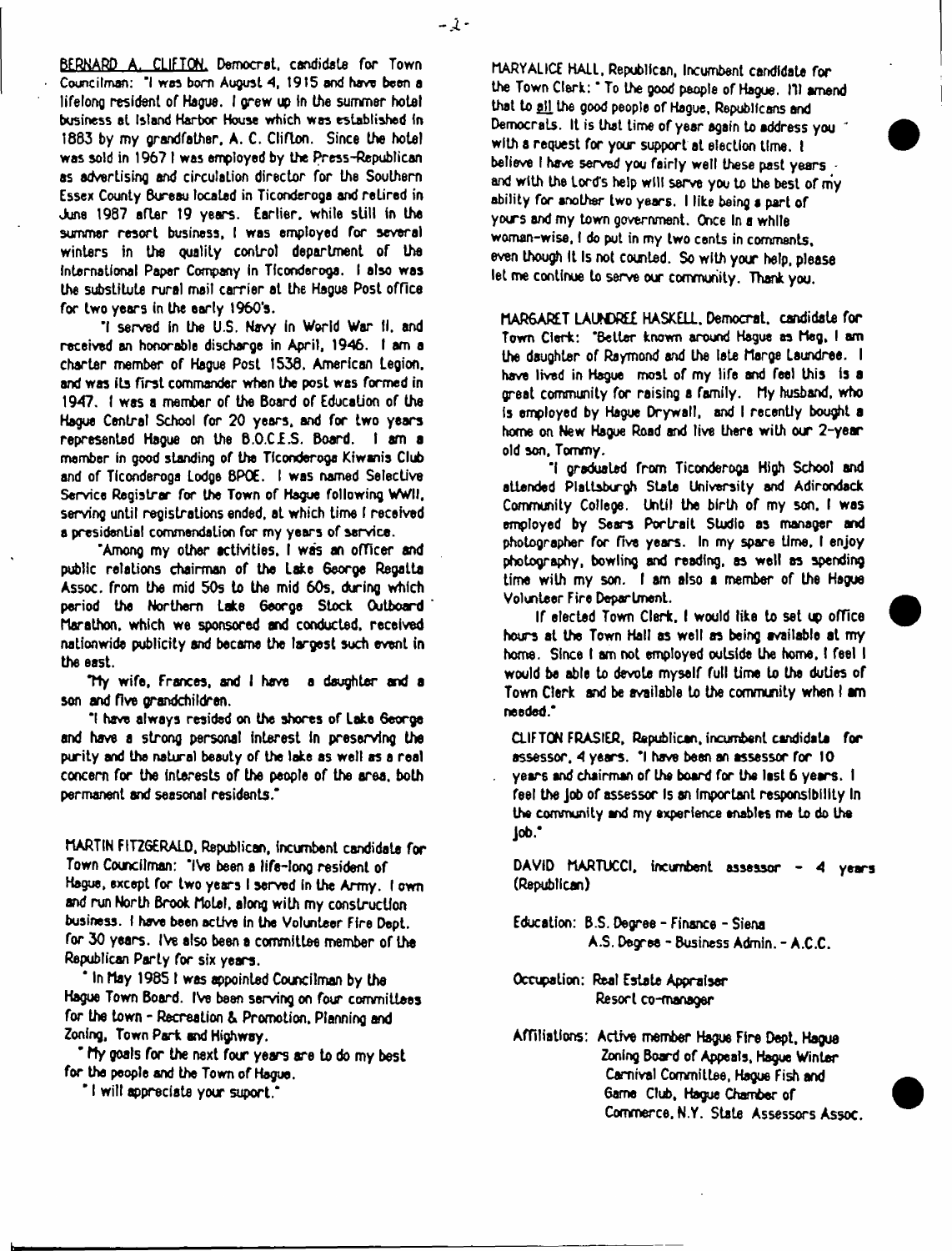**Dovid'MartuccI (Continued)**

**Goats: My goal fs lo provide fair and equitable market value attossmonta for all Hague residents. Aa has been. In the past four years, my door will be open for anyone wishing to discuss their assessments.**

**DANIEL OLCOTT, Independent candidate for assessor to to Oil unexplred term (2 years)**

- **Education: Attended Delhi Agricultural & Technological (Marketing)**
- **Employer: Inter national Paper Company**
- **Affiliations: Co-chairman Hague Ducks-Unlimited Hague Winter Carnival Hague Fish and Game Club**
- **Goal: To provide fair and equitable assessments for all residents of Hague.**
- **Hobbles: Woodworking, skiing, outside activities**

#### SUMMARY QF CANDIDATES

For Supervisor ( Vote for one) Richard E. Bolton, Republican; Mark Morlucci, Independent Fur Town Councilman (Yota tor two) Bernard Clifton, Democrat; Linda Coffin, Republican; Martin Fitzgerald. Republican For town Clerk ( Vote for one) MaryalIce Hall, Republican; Margaret Laundree Haskell, Democrat For Assessor: (Vote fur three) Clifton Frasier, Republican (4 years); David Mortuoct, Republican (4 years); Daniel Olcott, Independent (2 years) Fur Highway Supervisor (Vote for one) Daniel Betden, Republican

This is a very important election for the town of Hague and ell voters should exercise their right to vote. If you cannot be in Hague on November 3, you may pick up an application for an absentee ballot at the Town Hall, or mall a request for an absentee ballot lo the Board of Elections el the Warren County Municipal Center, Lake Oeorge, NY 12845.

in a change and

VOTING MACHINE WILL BE OPEN FOR INSTRUCTION AND INSPECTION ON OCTOBER 28,29 and 30 from 1-3 PM AT THE HAGUE TOWN HALL,'

DONUTS AND COFFEE WILL BE SERYED IN THE FtREHOUSE BEGINNING AT 6 AM, FOLLOWED BY A LUNCH OF OYSTER STEW AND SANDWICHES AT 11:30 AM.

#### ZQH1NQ BOARD OF APPEALS - 9/24/87

A public hearing on Thursday, September 24 was held re: variance for construction of a fence between the property of Clair Phillips and Ed Kenned/ of Friends Point A lengthy discussion came to e close when an agreement was reached which required no variance.

The second public hearing concerned a plan to expand existing Busy Bee Trailer Park which already is non-conforming. Many problems were mentioned (limited septic system, extension cords present safety hazard etc.) Our Zoning Administrator, Tim Costello, w ill be in contact with owners since no representative was at the meeting.

Bob Petchett, Trout House Village, signed a 30-day extension on his requested variance which, if approved, would allow him to build two more log cabins on non-conforming property.

A use variance (some felt It should be an area variance) requested by Paul Am bra, located west of Indian Kettles for a division of property that is non-conforming under our new regulations. A public hearing has been set for October 22 at 7 PM.....G Lindquist

# PLANNING BOARD - 10/1/87

A public hearing was held on the application of Richxd Baker for a 4 -lot minor subdivision of property shown on the Town of Hague Tax Maps as Section 47 Block 1, Lot 8, located on the westerly side of Terrace Rd On this third revision of the plat plan, the developer, proposes to eliminate tho logging rood in the area of the Terrace Rd. Water Co. reservoir by reseeding and mulching the rood Any house and septic system would be located a minimum of 300 feel from the welor supply Concerns from the guests included: I. at present, there Is no water entering the Terrace Rd. water supply; 2. the lack of a culvert in the logging rood has allegedly altered the natural flow of water from the hillside; 3. the question of what effect construction would have on e natural spring located on lot  $*$  4, the most northerly lot.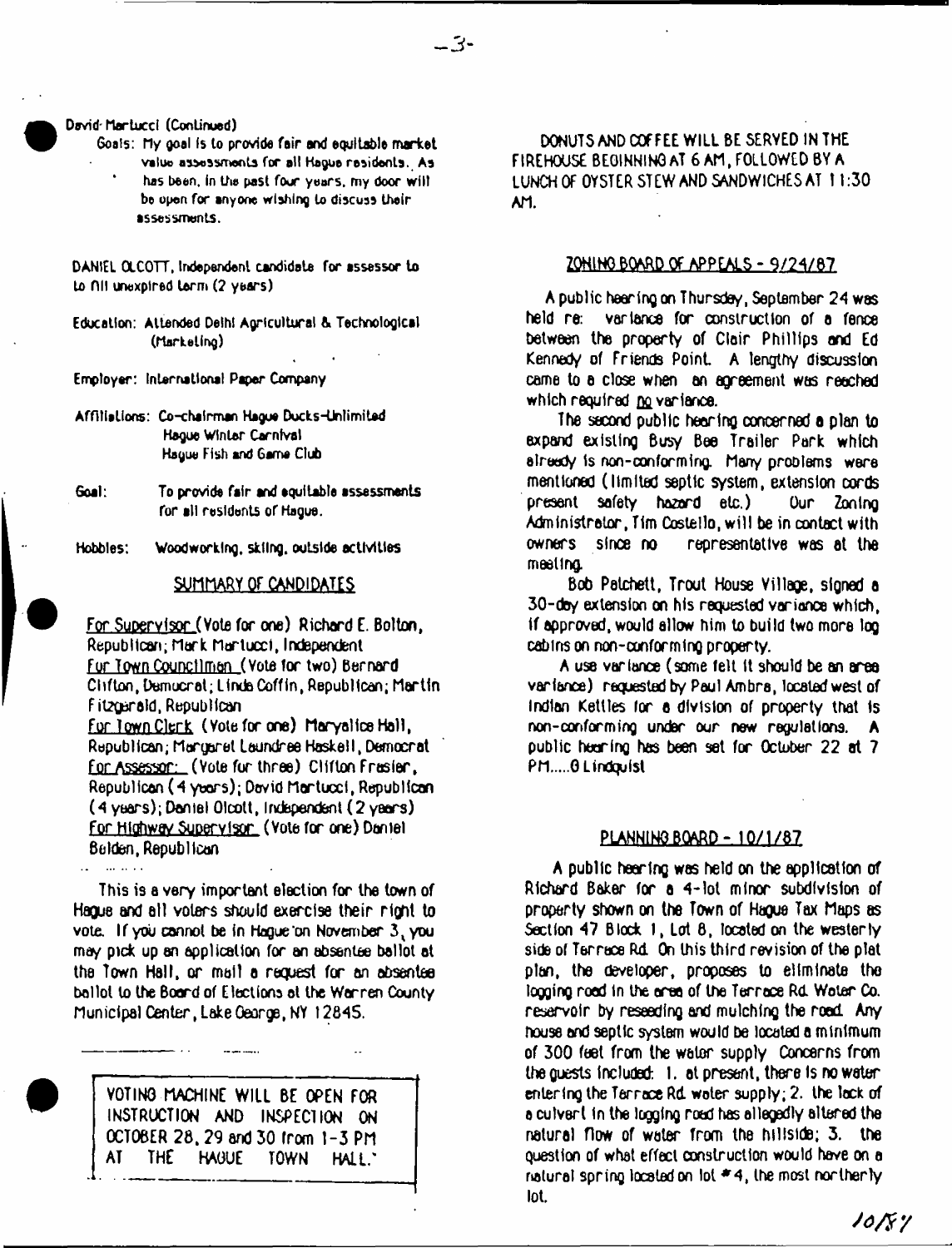# **PLANNING BOARD (Cont.)**

At the regular meeting, following the public hearing, the Board addressed the above concerns. A letter from Brian fear of the Dept, of Health concerning the Terrace Road Water Co. was read which reported his findings from an on-site insoeclion of the water supply.

The Board made **8** specific **recommendations** to the developer that should be incorporated into the final plat plan prior to approval by the Board.

The Board confirmed that the previous approval to convert the former residence of Kenneth Smith on Dodd Hill Rd. from a one-family to a 2 -family home is still valid.

Stephen Davis' application to enlarge his barn was approved conditionally, pending a favorable report from the site plan review committee.

Brian Jordon's application to place a mobile home on his property was approved

Susan Jordon's application to place e mobile home on her property was tabled due to insufficient information from the applicant.

Paul Ambra's application to subdivide his property was denied, but the Board recommended to the Zoning Board of Appeals that Mr. Ambra be allowed to give a deeded Right of Way to the lake across the subject property.

Robert Patchetfs application to erect two additional log homes at Trout House village was denied.

# TOWN PARK MEETING - 1/6/87

A highly productive informational meeting was held at the town hail on Tuesday, Oct. 6 to discuss items of concern about our Town Park area. (Unfortunately attendance was small for this Important meeting.)

The Town Park Commission composed of Robert Hoyt, Joan Belden and Earle Phillips, along with Richard Bolton, Supervisor, Richard Frasier, James Braisled and Martin Fitzgerald of the Town Board presented the small audience with 18 items for possible changes in Town Park regulations. Each of these items provided an excellent recommendation for improvement.

While as yet no final decisions have been made (additional metings to follow) many of these proposals w ill no doub eventually be accepted and included in a new set of Park regulations and at the boat launch.

Some of these items include parking problems recommended one decal for landfill use, parking and boat launching per resident; raise fee substantially for boat launch for non-residents; uniformed park attendants knowledgeable of the regulations and how to enforce them. These attendants available beginning ice-out weekend. A bandstand was suggested and attending audience agreed that a program for financing could be arranged.

The committee will recommend a price for the boat launch which will include parking at the former school property. (Note: All the facilities are free to local residents.)

The aim of this revision Is to make the Hague Town Park available for Hague residents and their guests. The past few years have seen an influx of people from outside our town using our facilities to a point where the townspeople cannot find a spot to park or even to use the beach area. This beautiful park Is so much a part of our community that the public should be aware of the future meetings that will include further discussion on this Important Item. Check The Times of. T1 and The Haoue Chronicle Don't wait until decisions have been made before you express your opinion....G.Lindouist

Ed: Since this was written, a date has been set for the next Informational meeting on the Town Park regulations. It w ill be held NOVEMBER 12 at 6:30 PM in the Town Hall. Don't wait until it Is too late. Your input Is most welcome.

# IQWN BOARD MEETING - 10/1/87

A special meeting of Hague Town Board was held October 1 and the following items resolved:

Bid accepted on truck from Paul Brown.

Ken Yaw's bid on 2 beams for \$250 accepted.

Florence Smith reappointed to Board of Assessment Review.

Ethel Andrus retiring as Silver Bay Postmaster. Resolution \*25.

Resolution  $#26$  - appointment of Earle Phillips as honorary member of Park Commission and honoring him for his years of service.

# TOWN BOARD - 10/13/87

At the regular town board meeting on October 13 Earle Phillips, resigning from the Park Commissior| was presented with a plaque commemorating his 19 years of service. He was made an honorary member of the commission.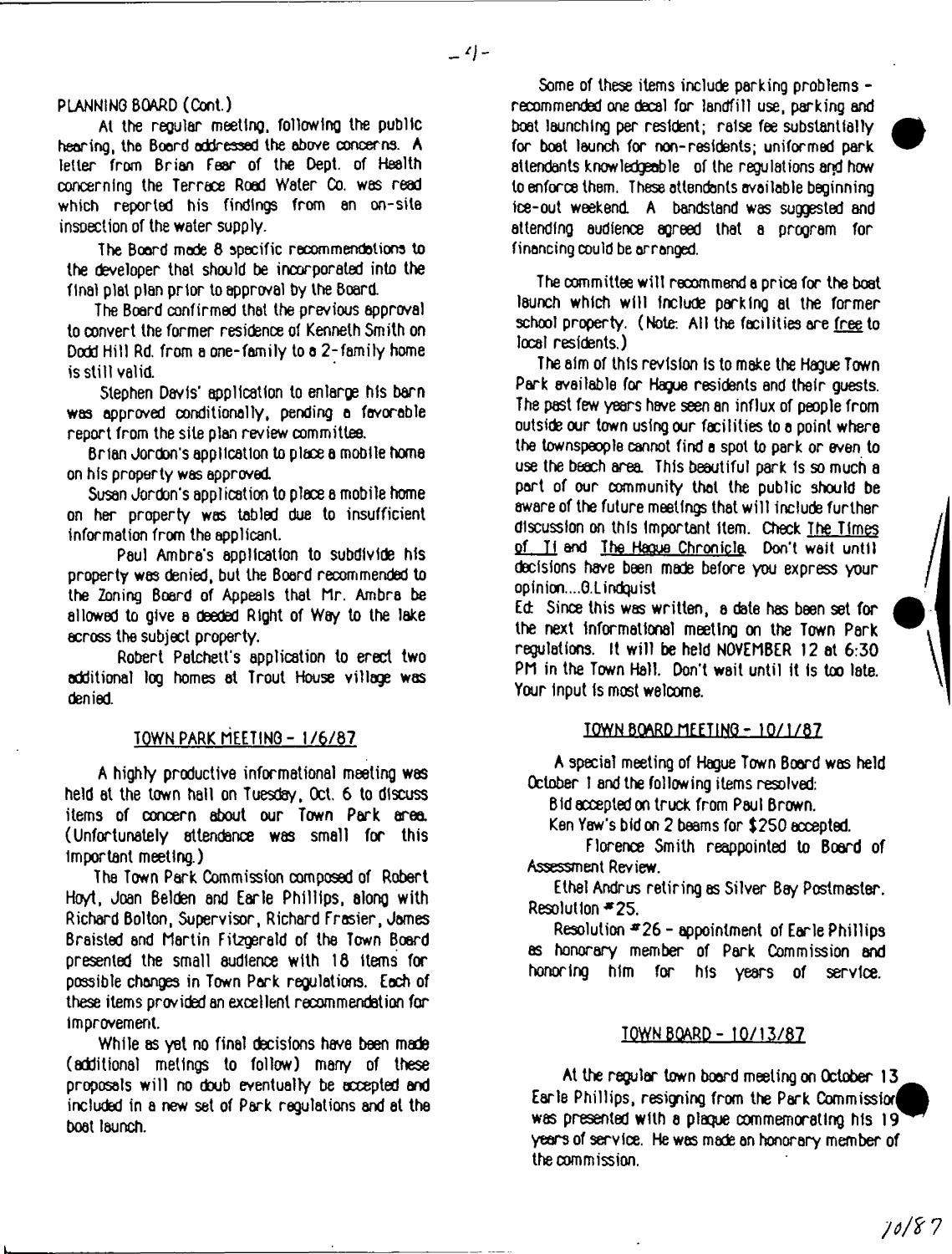#### TOWN BOARD (Cont)

<sup>•</sup>

<sup>•</sup>

Several letters of thanks were included in the communications read by Supervisor Bolton and the following noted: Support from APA for Hague municipal planning w ill come In the form of cooperation and money (\$70,000).

Warren County Tourism director Doris Herwlg informs us no interest has been shown in Pro-Am fishing. Therefore the program will be dropped. Bass tournament again scheduled for next year.

Equalization rate has dropped from 42.28X in 1987 to 36.30X for 1988.

With the passage of the 1986 Quality Bond Act, the next step in Region 5 is land purchase. Supervisor Bolton has been asked by the new DEC Commissioner Jorling to serve on the Advisory Committee for the project

Hague has been approved for Inclusion In the new National Flood Insurance program.

The town will appropriate \$6,000 for funding of the gazebo recommended by the Park Commission for summer entertainment. Kathy Santanlello for Chamber of Commerce w ill find a chairman to head a committee to find additional funding.

Supervisor Bolton has appointed the following two new committees:

 Rogers' Rock Ski Committee: Joe McCranels, Chairman, Laura Meade and Rev. Jock Armes. This group is working with county and state representatives who will help with information and funding.

The second committee, School Tax Investigating Committee consists of Michele Gautreau, Alison Craig and Estelle Anderson.

The Highway Dept, has spent the last two Sundays working on Tongue Mt. because of the early snowfall. They have repaired Terrace Rd. and Overbrook Extension. It will be cheaper to buy sand from L. Huestis instead of developing our own Hague pit. A request has been made to add Pine Orchard Rd extension to our highway system.

John Sllvestrl, town attorney, has been in contact with the state re: landfill Order on Consent. As yet, no reply. Landfill closing w ill be a long range and costly procedure following the regulations mandated by the state. At a conference In Buffalo, attended by Supervisor Bolton, solid waste was an important priority.

Forest Bay has hired an engineer to Investigate a possible sewer system for their bay. The Jan. I , 1988 Implementation of the Lake George Basin law recently passed means looking ahead They would like to beoome a sewer district and sre looking to a town bond for help with this project

Resolution #27, the Inter Municipal Agreement for the Lake George Basin was reviewed.

 $-5$ 

A public hearing on the budget Is scheduled for Oct 27, 1987 at 6:30 PM.

Hague has just been notified by the Lake George and Lake Champlain Regional Planning Boord that we are eligible for a \$30,000 grant for three years to complete the Hague sanitary survey.

A public informational meeting w ill be held on November 12 at 6:30 PM in the town hall to finalize Town Park plans lo present to the Town Board

#### MLH AMBULATORY SURGERY HAS A NEW LOOK

In an effort to better accommodate the growing numbers of ambulatory surgery patients, Moses-Ludington Hospital has redecorated and comfortably furnished Room 220 especially for this service.

Patients recover from their anesthesia and surgical procedure in the safety of the hospital but in pleasant, home-like surroundings.

Appointment to view the ambulatory surgical room may be made by contacting Jane King, Outpatient Coordinator, for a pre-surgical orientation.

Ambulatory surgery has been offered at Moses-Ludington Hospital for the past four years in an effort to provide appropriate care for patients of all ages.

#### DALE FRASIER MEMORIAL FUND

The Hague Ambulance Squad was the recipient of funds in memory of Dale Frasier, son of Mr, & Mrs. Mitchell Frasier, a member of the HVFD who died recently. These funds were for the specific use of an sutomatic suction device for use in the ambulance.

The suction device has been purchased at a cost of \$450.00. The Hague Fire Department wishes to thank all those who contributed to the Dale Frasier Memorial Fund.

#### COMMUNITY ACTION AGENCY

As of September 25, 1987, the new address for the Warren-Hamilton Counties Community Action Agency is: 190 Maple Street, Glens Fells, NY 12801. Telephone number 793-0636 remains the same.

*Blessed are the young, for they shall inherit the nationai debt.HERBERTHOOVER*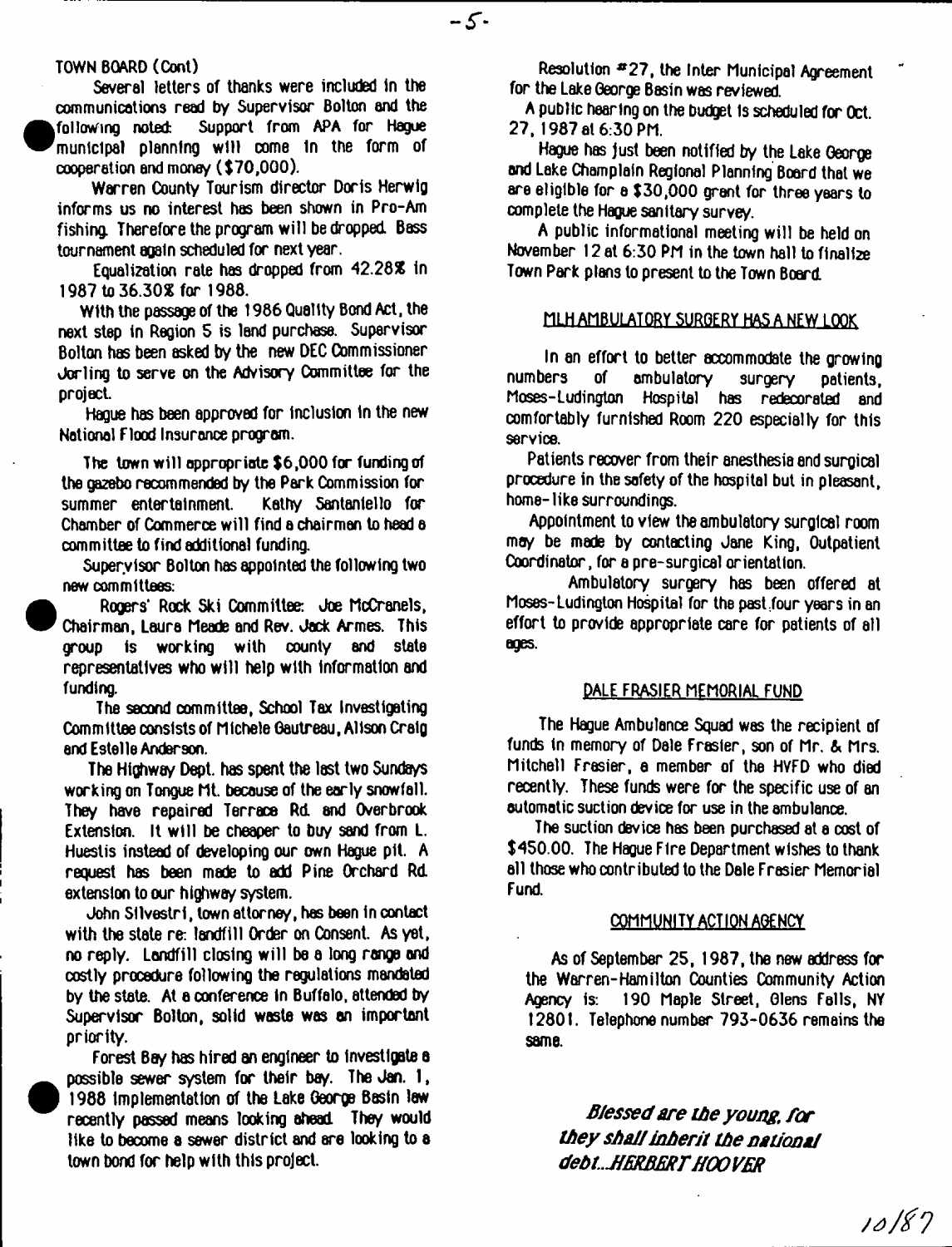## SENIOR CITIZENS

The monthly Hague Senior Citizens meeting will take place in the Hague Town Hall at 1:30 PM on Tuesday, October 27. We w ill be going to the Bolton Nutrition site before the meeting and as usual will meet at the HdQue Baptist Church parking lot at 11:30 AM. Be sure to call Diane, 543-6161 by Friday, October 23 and put your name on the list. I must contact the nutrition site by Monday morning to let them know how many will attend. Bring a friend....G.lindquist

# CHAMBER NEWS AND COUNTER VIEWS

At the September 23 meeting of the Chamber Executive Committee, the following officers were elected Robert Patchett, President, Dan Belden, Vice President, Ruth Robbins, Secretary, and Kathy Sentaniello, Treasurer. The Chamber members would like to thank Linda Coffin for her help and leadership during her past term of office as president

Mr. Patchett's first official act after assuming office was to ask the membership for some ideas for projects the Chamber might undertake in the near future. He also suggested that we open up this inquiry to the rest of the townspeople in an effort to get some positive feedback regarding the Chamber's future direction in Hague. We would welcome your comments.

In this regard, the Executive Committee was disappointed that the person who wrote the ( regrettably unsigned) letter In last month's Chronicle did not come directly to the Chamber with their complaints, instead of using the newspaper as their forum. However, we would like to soy, that first of all, and most importantly, according to the contract the Town of Hague and the Chamber sign each year, our main funciton and purpose is to "...publicize the advantages of the Town of Hague, N.Y. as a summer and winter resort." In other words: Tourist Promotion. We feel we have more than adequately performed this function for the Town during the past years, largely through the following means:

1. Publishing two professlonalloy-done brochures which are distributed by members, at the Information Booth in the summer, and in answer to year-round mall tnqulries.8871

2. Keeping the Information Booth open during the summer months by employing one full-time and one part-time employee. ^

3. Advertising in publications targeted for areas where we draw seasonal tourists.

4. Joining the Warren County Oouncil of Chambers and sending a representative to their monthly meetings where tourism-related problems are addressed.

5. Co-sponsoring the annual Bass Tournament in June with the Warren Oounty Tourism Department, which has served to spread the word in the fishing world that Hague offers outstanding opportunities for catching trophy fish almost year round.

By promoting the business of tourism in Hague, a byproduct Is Increased sales tax revenues for the Town. Consequently, we feel confident that the Town has been happy with the results of our contract

For several years the Chamber sponsored free weekly movies in the Park during the summer. Unfortunately, despite the fact that a small number of adults and children enjoyed these weekly outings, the movie program was cancelled this past summer for the following reasons:

1. Putting on each movie involved travelling to Lake George Village to pick up the movie, setting up and finding someone to run the projector, and dropping off the movie in Lake George the next day.

2. It seemed that the weekly movie provided a convenient baby-sitting service for a growing number of parents who dropped off their children in the early evening and picked them up around 11:00 PM, not knowing that their children did not always stay at the movie site, but Instead had to be periodically chased out of places in Town they were not allowed to be all evening long. Proper policing of such a situation would have taken at least 3 or 4 adults, and reliable volunteers ore not easy to come by during the summer.

3. Also, with the popularity of cable TV and VCR's, movie-going is becoming a thing of the past.

Where do we go from here? Presently, the Chamber is working on a program of summer entertainment in the Park for next year, which will hopefully appeal to a broader sector of the community with fewer complications. We hope to come up with an appealing and manageable program that we all will be happy with. If anyone has any further comments or suggestions, we invite you to attend our next meeting. We meet the first Wednesday of every month at 7:30 PM at the Town Ha11....Signed Robert Patchett, President and Kathy Sentaniello, Treasurer.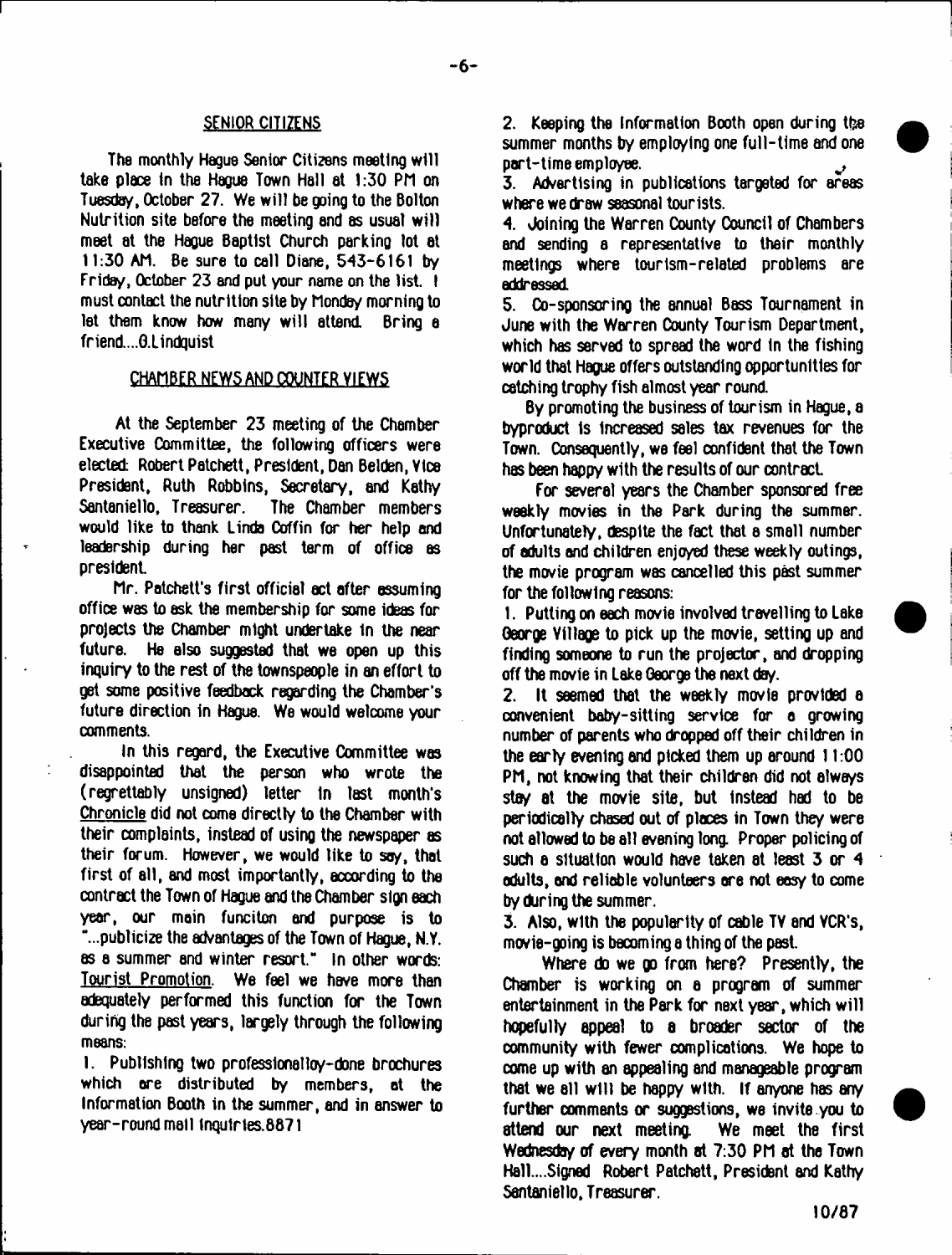BORN - A son, Dane Ryan Barret, to Mark *&.* Lynn Obegenski of Winsted, CT. great-grandson of Frances A. Sullivan of Hague.

BORN - A son, Bryce Francis Pagan, to Dick and Mae (Pagan) Gurney on October 5 in Glens Falls Hospital. The Gurneys live in Graphite.

MARRIED - Richard Charles Puckette, son of Mr. & **M rs. Charles McDonald Puckette IV , Sootie end** Hague, NY to Debra Lynn Toffey, Vernon, NJ, on July 11 in Vernon.

DIED - John H. G. Pell, 83, president of the Fort Ticonderoga Association from 1950 until his death, at his home on Ft. Ticonderoga Road

RETIRED \_ Ethel Andrus, amiable postmaster of the Silver Bay Post Office, on September 30. She was honored at the August meeting of the Silver Bay Property Owners Association meeting for her almost 23 years of service to the people of Silver Bey. She was presented with a check by the president, as a token of their appreciation.

LISA OLCOTT has recently been promoted to the position of Registrar at Silver Bay Association.

### COMMENTS FROM YOUR PUBLISHER

After an extremely difficult summer, I have now moved the Hague Chronicle office to my home on the New Hague Road. For a while the computer was 1n one place, the copier in another and the files, well, I really didn't know where! Now everything is back together again. Thank you for putting up with the bad copies, the duplicate articles and the omissions that I made.

I told you several months ago that the Silver Bay Association was not going to be able to do our mailing labels any more. I thought it would be relatively easy to do them myself, once I got a software program. However, I had great difficulty in mastering the program  $-$  and  $\overline{1}$  still haven't completely done it - and Silver Bay got a loud HELP! from me each month. (Blessyou gals In the Computer Room.) I am glad to report that this month the labels were done on our own computer, not without a lot of difficulty and frustration, but done. Hopefully, I w ill master it in another month. 1 certainty hope so!

Some of you have handwritten labels this month. I wouldn't begin to explain why! However, would each of you do me a big favor. Check your mailing label carefully. You will note that I have been able to put on the year of your last contribution now (we only had the month before.) If you find sny mistakes on your label, would you please let me know immediately, so I will have time to correct it before the next mailing. If I ever get the kinks out of this, it should work beautifully. In the meantime, please bear with me.

...D Henry

PAIR OF PRESCRIPTION SUN GLASSES LEFT AT FIREMEN'S DINNER AT SILVER BAY. TO CLAIM, CALL EDIE SMITH, 543-8864

### HAGUE HISTORICAL SOCIETY

The Hague Historical Society will meet on Wednesday, October 2 at 7:30 pm and will hold a daytime meeting on Wednesday, November 11 at 2 PM. The October meeting will feature Carroll V. Lonergan, historian and antiquarian from Ticonderoga who will give reminiscences of the Graphite Mines end the village of Graphite as recounted to him by his father who had once been bookkeeper at the mines.

In November members w ill hear well-known boatsman B ill Morgan of Morgan Marine in Hague who w ill describe his work with the famed and beautiful Hacker Craft. His program not only w ill include slides that show the history of the Hacker boots, but a tour of the Morgan Marine shop to see work in progress. The slide show w ill be given et 2 PM at the home of President Bob Cole, and at 3 o'clock there will be a tour of the marina.

The October 2 1 meeting, Wednesday evening, speaker, Carroll Lonergan will begin at 8 PM. Refreshments at 7:30 PM. Hague Baptist Church Annex....BDeGraff

### LECTURE SERIES CONTINUE AT LIBRARY

Continuing ths Clinlon-Essex-Franklin Library System sponsored lecture series at the Black Watch Library in Ticonderoga Oct 22 -Text: "The Awakening" by Kate Chopin. Nov 5 - Text: Selected Poems of Emily Dickinson. Nov. 19 - Text: "Love Medicine" by Louise Erdrich.

All are welcome to attend these lectures at 7:15 on the above dates.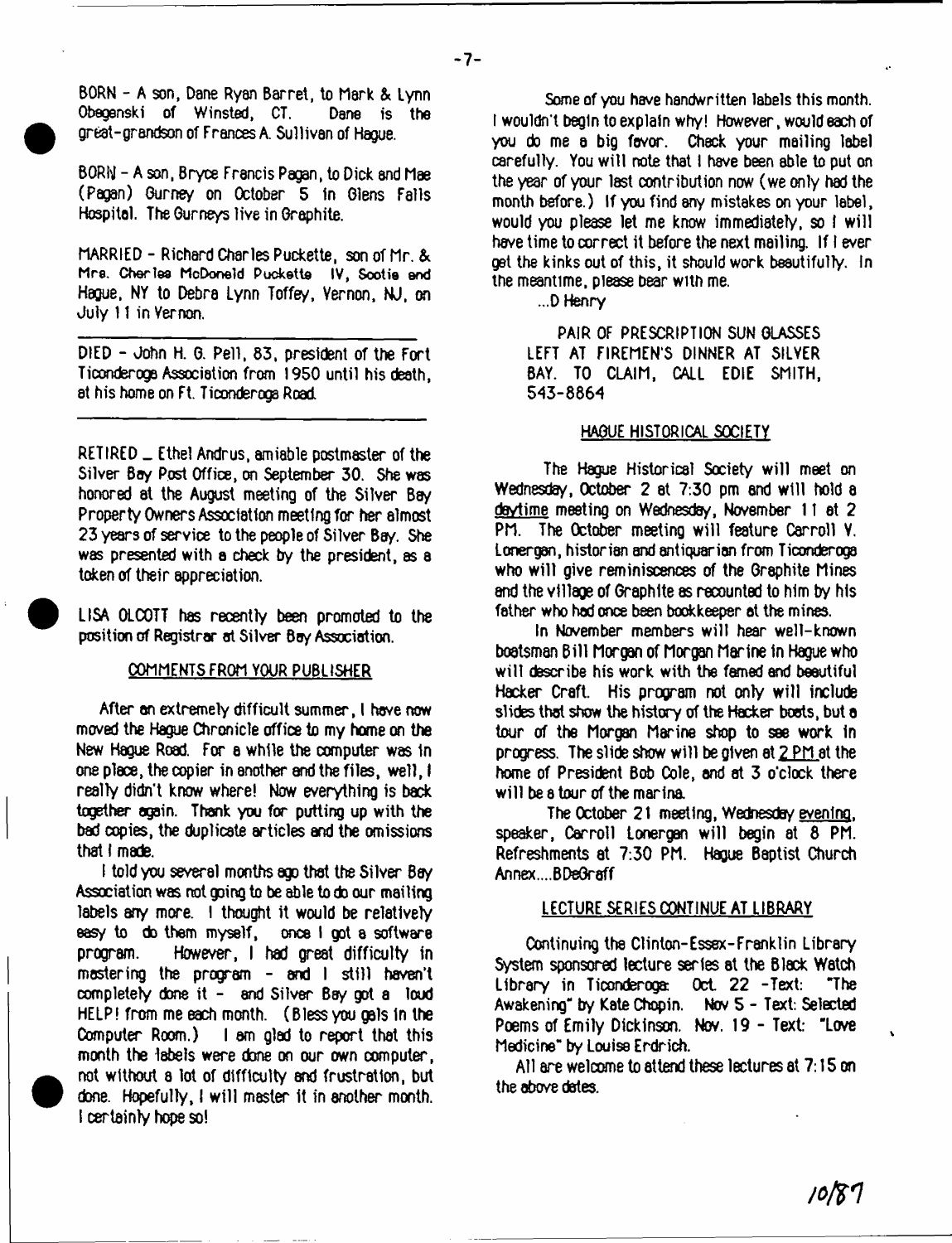As we head into the fall season it is very important lo remember that a permit is required any time leaves or brush ere burned. It often seems that this Is not worth the effort for only a small quantity. However, in everyone's best interest it is essential. The procedure is really quite simple and requires only one phone call to the local forest ranger who will promptly make an on site inspection of the area intended for use in burning. A permit will be denied only in cases where safety and fire spreading hazards are unavoidable. The forest ranger Is trained to examine e site for potential hazards end advice on the best w*ay* lo proceed. Careful planning and a well thought out site w ill help expedite the permit process as well as make an easier, safer burning site for your property and neighbors.

Always keep in mind areas thatmay be exposed to the fire - i.e. buildings, trees, overhead electric wires, cars, etc. Never burn on a windy day, lo avoid spreading hot ashes, and if possible burn within a confining screen.

For Hague residents living from Split Rock Road south, call Forest Ranger Jim While in Bolton Landing - 644-9461. From Split Rock Road north, contact Ranger Bill Houck in Horicon - 494-2072.

T he Hague Ambulance Squad made 18 runs totaling 818 miles and 113 man hours in September. The Fire Dept, was colled out twice for mutual aid requiring 128 man hours.

REMINDER - The HVFD regularly meets *on* the first Monday of each month. Attendance is requested.

There will be an all member drill at the sub station on Sunday, October 25 at 9:30 AM.

## HAOUE FISH AND GAME CLUB

Hague Fish and Game Club meeting w ill be held at 7:30 PM on October 20th at the Club House, West Hague Road.

Rondy Slumvoll from New York State D.E.C. w ill be present lo talk on the 1986 deer harvest and to show slides on the whitelail deer. Should be very interesting. All members, sportsmen are urged lo attend. Public welcome.

Raffle on 30-30 Winchester rifle to be drawn. Regular club meeting conducted after.

KEY TOCAMP FOUND ON ROAD BETWEEN PINE COVE AND ARGADY. IF YOU THINK IT MIGHT BE YOURS, CALL ROSEMARIE YISCARDI. 585-3317

# HVFD NEWS SENIOR CITIZENS TRIP

On a very wet Wednesday morning 25 raincoat clad seniors arrived at the Baptist Church parking lot to embark on a trip to Lake Placid. (Very little deters a Hague Senior.) We left Hague in what has become pretty commonplace this fall  $-$  a real downpour. However, our enthusiasm overcame even the weather and gradually the day brightened and we left the rein behind, at least temporarily.

We arrived at John Brown's home and visited in the last shower we were lo see. We had stopped at the 100-year old Ausable Hotel and admired not only the hotel but the spectacular view. When we arrived at Lake Placid the weather was fine and we all scattered to have lunch wherever we chose. After lunch we headed for the bus and home with everyone agreeing it was fun and just the kind of day lo get out of the house.

We had plenty of room for more people - end hope that next time we take a trip we'll fill the bus... OL

#### SEQR WORKSHOP

On October 7 three members of the Hague Planning Board attended a SEQR (State Environmental Quality Review) workshop In Lake George Ytllege. The basic purpose of SEQR is to incorporate the consideration of environmental factors into the local government agencies at the earliest possible lime. To accomplish this goal, SEQR requires that all agencies determine whether the actions they directly undertake, fund or approve may have a significant effect on the environment, or request an environmental impact statement (EIS). All agencies are to conduct their affairs with an awareness that they are stewards of the air, water, land, and living resources, and that they hove an obligotion to protect the environment for the use and enjoyment of this and ail future generations. The SEQR legislation is intended to protect and enhance the environment, while human end oommunity resources should be given appropriate weight with social and economic considerations in determining public policy, and that those factors be considered together in reaching decisions on proposed activities. Accordingly, it is the intention of this Part that a suitable balance of social, economic and environmental factors be incorporated into the planning and decision making processes of State, regional and local agencies. It is not the intention of SEQR that environmental factors. be the sole consideration in decision making. (Basically, quoted from Section 617.1 of the State Environmental Quality Review Act).

*ic /i* 7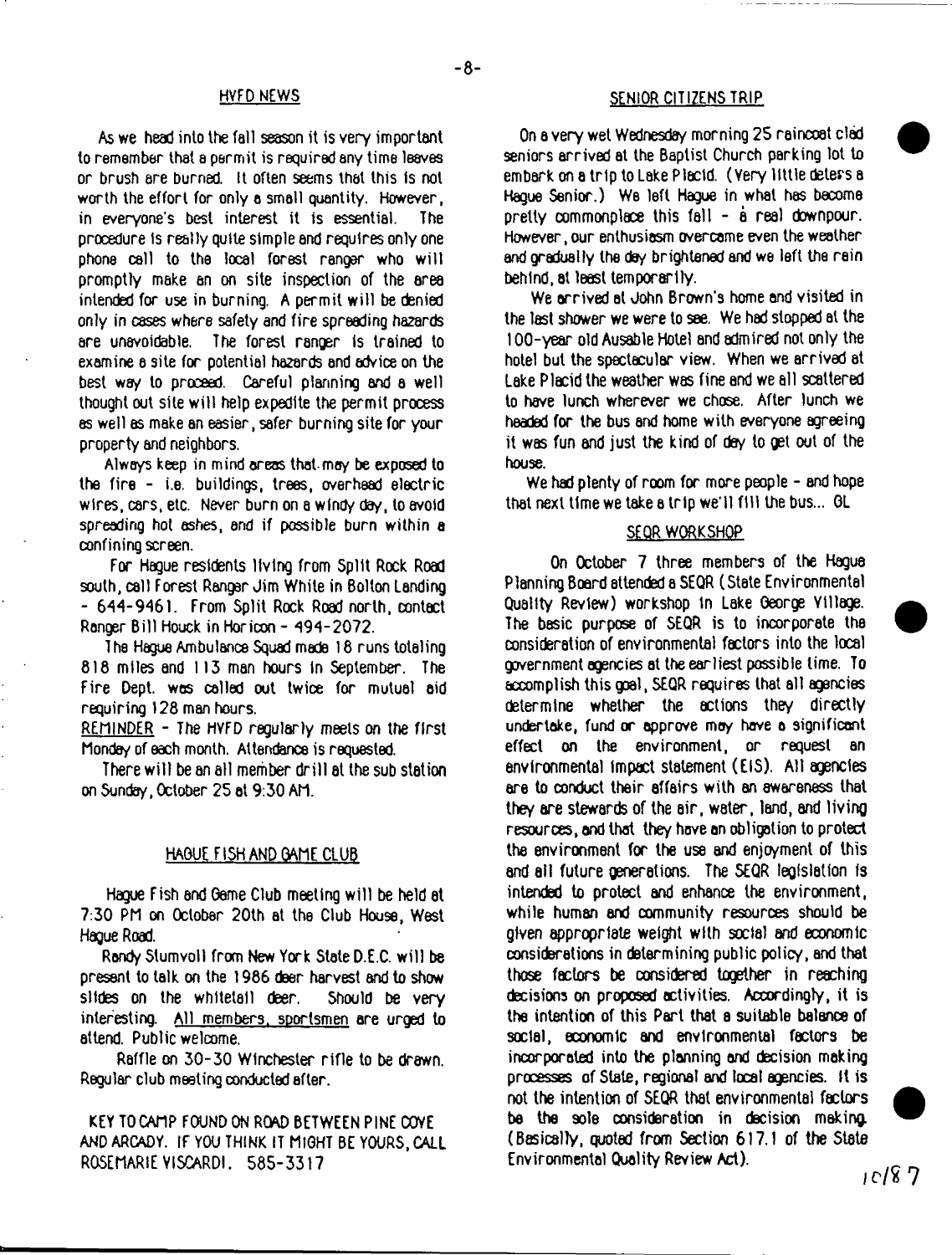# MOSES LUDINGTON HOSPITAL NEWS

A concentrated effort is being made to insure that visiting rules are strictly adhered to. Your cooperation with the MLH volunteers In charge is greatly appreciated.

VISITING HOURS: Medical/Surgical - 12 PM - 8 PM

Two visitors per patient. Children accompanied by an adult are allowed lo visit a patient, with the charge nurse's permission.

INTENSIVE CARE UNIT - IMMEDIATE FAMILY ONLY ' Five minute visits every hour

Maternity - 2 PM - 4PM end 6PM - 8 PM

Fathers may visit anytime

Family Gathering - 12PM -1PM and 5:30PM-6:30 PM

Children accompanied by an adult are welcome

For the safety and comfort of all our patients, we ask that you respect their rights and abide by these rules.

Remember - Our patients are our primary concern!

### M.L.H. WORKING WITH GLENS FALLS HOSPITAL

As a result of the Board of Directors Meeting with Glens Falls Hospital's President, Mr. William Philion on September 15, Moses Ludington Hospital has formed two Joint Committees with Glens Falls. One committee represents both boards and the other both medical staffs..

The Board Committee and the Medical Staff Committee ore working together to enhance Moses-Ludington's quality care, add appropriate services for our patients and strengthen the financial liability of our institution.

New York State's Commissioner of Health, Dr. David Axelrod has determined Moses -Ludington Hospital a needed acute care faci lity and is in support of MLH Board seeking an arrangement with an institution to strengthen Moses Ludington Hospital.

### MERRY CHRISTMAS (Already?)

Tim Costello has informed us that he w ill have Christmas trees available for sale at his home this year. Tag the one of your choice. Cut your own on weekends, or dur ing the week by special arrangement. Call Tim at 543-6590.

# YOU ARE CORDIALLY INVITED TO REPUBLICAN OPEN HOUSE SAT. OCT. 31st, 1967 4 PM- 6 PM AT

# THE HEARTH

Meet the 4 Republican Town Candidates and the County Candidates and your Congressman, Jerry Soloman

#### Refreshments Served

#### WILLY C'S SEPT/OCT WEATHER NOTES

Sept. was wet by anyone's standards. 7.6 Inches total, with 3.3 inches coming on the 12th and 13th. The highest temperature, 829 on the 9th. The lowest lake side 40<sup>9</sup>, but our mountain observatory had the dubious pleasure of a 329 reading the morning of the 25th. Highest wind gust of 27 1/2 MPH occurred on both the 16th and 24th. We lost 1 hr. and 28 min. of daylight for the month. We celebrated the Autumnal Equinox on the 23d of Sept. The sun has now passed over the equator and is headed .for the south pole.

Oct. has been autumn like, some might even say winter like. A good deal of wind most every day, either from the North or South. Speeds have been in the high 20's to low 30's. 38 1*12* MPH from the North- Northeast on the 4th. Those of you, out of the area, who might have heard about the freak snow storm that hit a narrow band of eastern NY State and western VT end MA between just north of Albany and south to Redhook, w ill be relieved to know that we were well out of range. Our mountain observatory had just under *2~* of snow, no damage, and a temperature reading of 27<sup>9</sup>. Lake side a bit of sleet, no buildup, and as yet we have not hit the free2ing mark. Up to 20" of heavy wet snow tn this band has left many areas still without power a week after the event. Mother Nature pruned with great vigor in the areas hit. Orchards and unharvested corn severely damaged.

The water temperature on Oct 10 was  $58<sup>9</sup>$ , the air temperature at 10:30 AM was 55®. One interesting note, there have been far fewer Monarch butterflies seen migrating south this Sept and Oct than we have seen in past years. Geese have been southbound, but many more to come. Fall colors have been marching down the mountain sides. Still vivid lake side, but turning to dull dark colors near the peaks and ridges. Nature's winter coat w ill be in place by next issue... 10/10/87